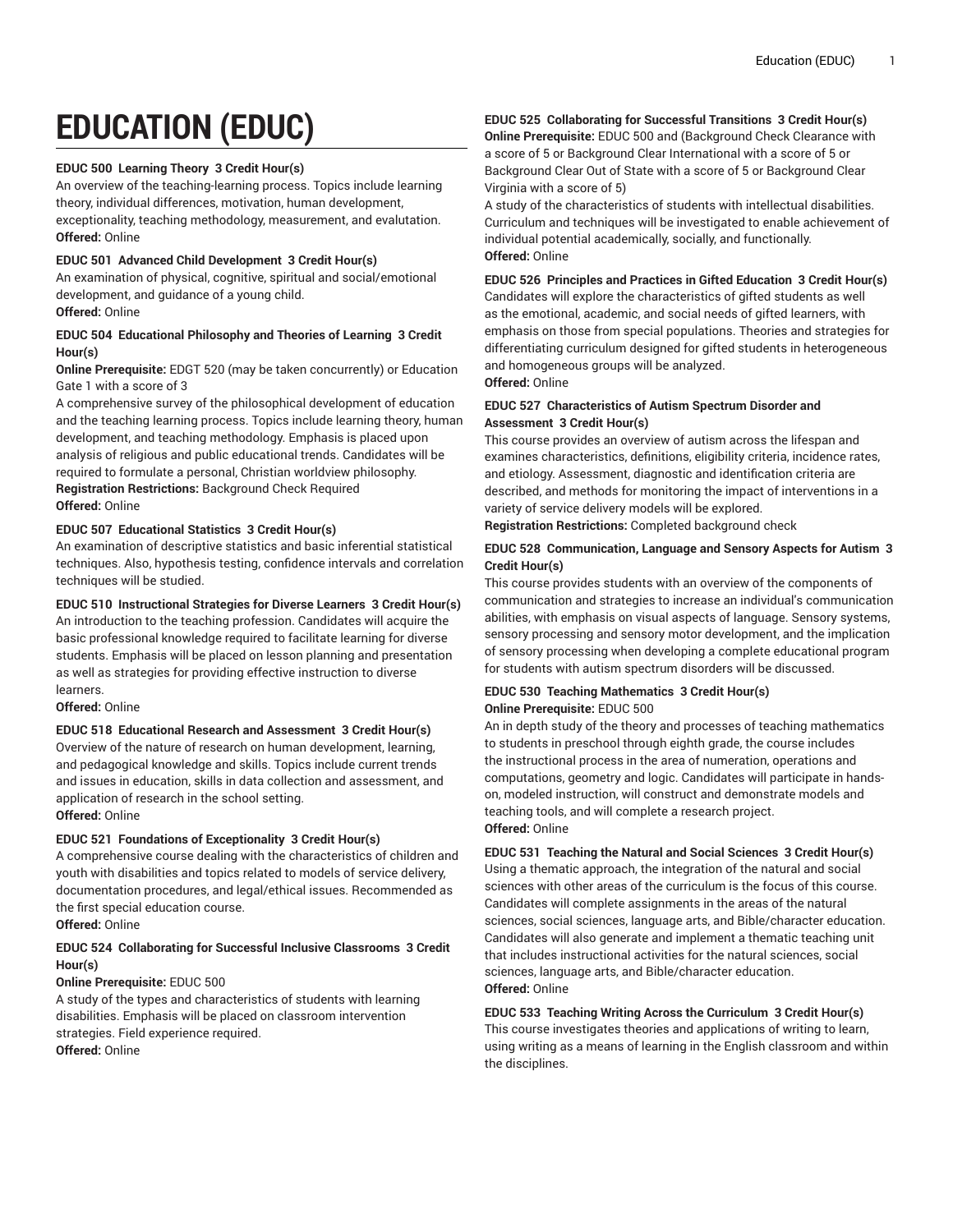# **EDUC 535 Secondary Instructional Procedures 3 Credit Hour(s)**

A course in secondary methodology focusing on competencies associated with individualizing instruction, grouping students for cognitive subject-matter learning, and preparing advanced organizers for cognitive instruction. An emphasis will be placed on transferring theory into practice through selection and use of materials appropriate for the secondary classroom.

#### **EDUC 536 Sec Instructional Procedures P 1 Credit Hour(s)**

Micro-teaching will be used as a means of providing an opportunity for students to model and role play appropriate teaching methods and activities in the secondary school. Candidates will be required to observe in secondary classrooms, prepare a lesson, teach the lesson, and evaluate the experience.

#### **EDUC 539 Current Issues in Content Areas 3 Credit Hour(s)**

An examination of current content standards in a subject area. Research in the subject area will enhance content knowledge in preparation for content assessment required for teachers. **Offered:** Online

#### **EDUC 540 Historical Perspectives in Urban Education 3 Credit Hour(s)**

An introduction to urban education and contemporary urban life in the United States of America. Candidates will examine educational issues in urban communities and learn strategies for developing partnerships between home, school, and community. **Offered:** Online

#### **EDUC 542 Culturally Responsive Teaching 3 Credit Hour(s)**

An introduction to the culturally responsive teaching pedagogy that acknowledges, responds to, and celebrates cultural differences and offers equitable educational access to students from all cultural backgrounds. Students will explore the dynamics of race, class, and culture and how they affect diverse school populations. **Offered:** Online

#### **EDUC 543 Urban Schools and Communities 3 Credit Hour(s)**

The social context of urban communities is tied to the success of urban schools. This course will analyze the connection between urban schools and communities and provide strategies for working with families and community stakeholders to advocate for children and improve educational outcomes for students from diverse backgrounds. **Offered:** Online

#### **EDUC 544 Research in Urban Education 3 Credit Hour(s)**

An examination and analysis of research related to urban communities and urban education. Students will synthesize research findings to develop strategies for improved educational outcomes in urban schools. **Offered:** Online

#### **EDUC 547 The Differentiated Classroom 3 Credit Hour(s)**

An introduction to the process of differentiation in K-12 classrooms, including differentiation of content, process, and product, in an attempt to maximize the potential for student success. Emphasis will be placed on the identification of individual student needs and learning styles. **Offered:** Online

#### **EDUC 551 Comparative Educations 3 Credit Hour(s)**

#### **EDUC 554 Reading and Language Acquisition 3 Credit Hour(s)**

**Online Prerequisite:** (Background Clear Out of State with a score of 5 or Background Clear International with a score of 5 or Background Clear Virginia with a score of 5 or Background Check Clearance with a score of 5) and (Education Gate 2 with a score of 5 or Education Gate 2-Doctoral with a score of 5)

This course is designed to impart a thorough understanding of the complex nature of language acquisition and the reading process. Emphasis will be placed on language acquisition, foundations of reading and writing, and the development of language use within and across different social and cultural contexts and developmentally appropriate levels.

**Registration Restrictions:** Background Check Clearance and Gate 2 **Offered:** Online

#### **EDUC 556 Teaching Content Area Reading 3 Credit Hour(s)**

Develops instructional competencies necessary for teaching reading and study skills essential in learning the concepts of content subjects. Applicable to teaching in grades 4-12.

#### **EDUC 562 Introduction to Higher Education 3 Credit Hour(s)**

This course is intended to give the candidate a broad overview of the postsecondary education system in the United States. The course will examine major trends, issues, and problems facing colleges and universities from a variety of perspectives, including historical, administrative, public policy, governance, and faculty. **Offered:** Online

#### **EDUC 571 Curriculum Fundamentals 3 Credit Hour(s)**

An introduction to basic concepts and issues related to curriculum design, development, change and evaluation. **Note:** To be taken the semester directly before student teaching or during student teaching.

**Offered:** Online

#### **EDUC 585 Education Exploratory Lab I 0 Credit Hour(s) Online Prerequisite:** EDGT 556 or EDGT 560

This course is designed to provide exploration of current educational concepts. Topics may include – but are not limited to - diversity, differentiation, and instructional practices. **Offered:** Online

#### **EDUC 588 Initial Licensure Practicum I 0 Credit Hour(s)**

**Online Prerequisite:** (EDGT 560 or Education Gate 2 with a score of 5 or Education Gate 2-Doctoral with a score of 5) and (Background Check Clearance with a score of 5 or Background Clear International with a score of 5 or Background Clear Out of State with a score of 5 or Background Clear Virginia with a score of 5) and (EDUC 554 (may be taken concurrently) or EDUC 656 (may be taken concurrently)) Candidates will participate in a supervised 45-hour practicum designed to link theory with practice. This practicum may be repeated one time with prior approval from the program chair. Completion of at least 45-hours is required in order to pass the practicum course.

**Registration Restrictions:** Background Check **Offered:** Online

#### **EDUC 590 Student Teaching I: Local 3 Credit Hour(s)**

**Online Prerequisite:** Education Gate 3 with a score of 5 or Education Gate 3-Doctoral with a score of 5

Co-teaching with a qualified classroom teacher in a public or accredited nonpublic school and participation in professional activities. Applies what has been learned in the program to the actual process of teaching and guiding PreK-12 students. Offers practice in all phases of teacher responsibility.

**Offered:** Online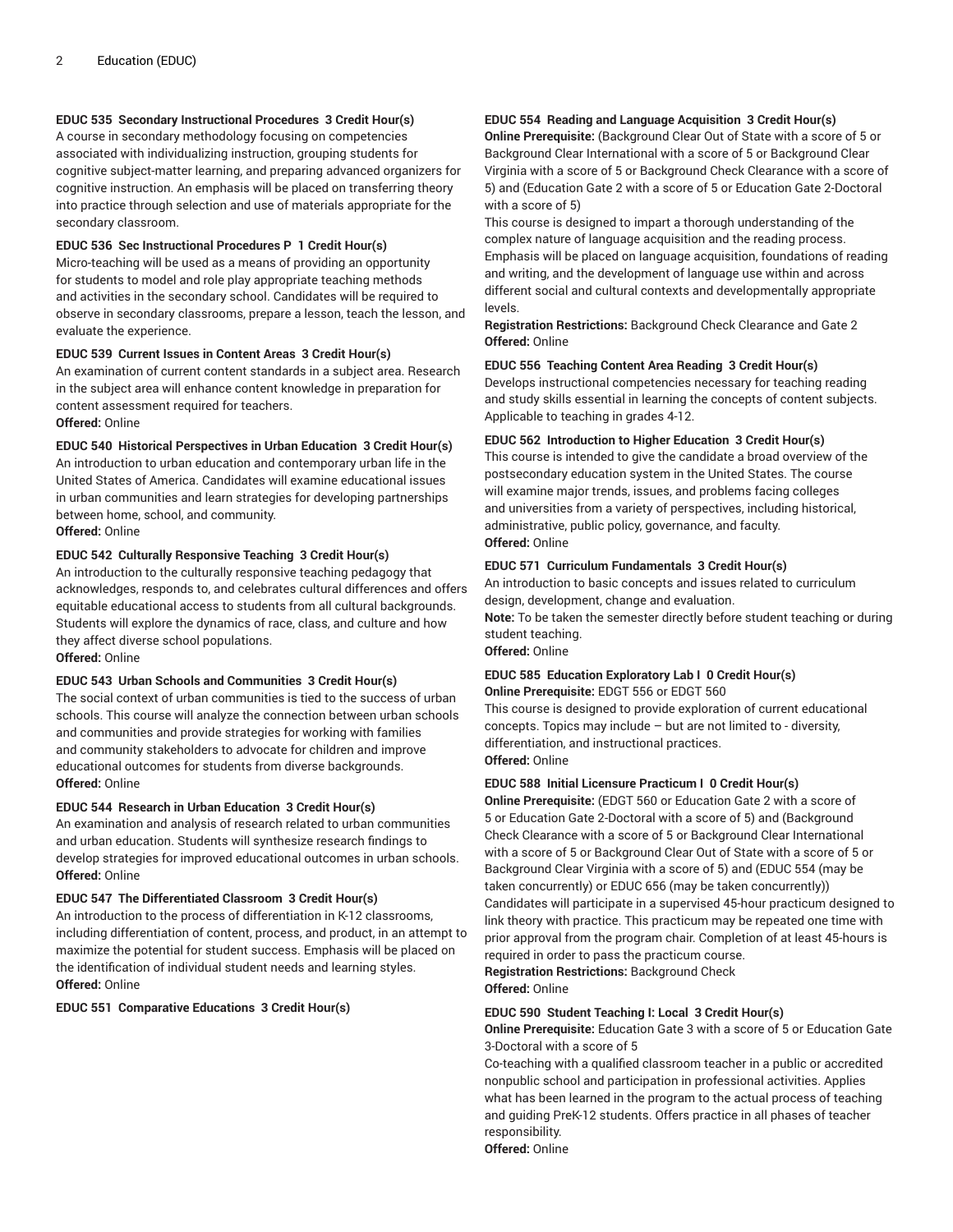#### **EDUC 591 Student Teaching II: Local 3 Credit Hour(s)**

**Online Prerequisite:** Education Gate 3 with a score of 5 or Education Gate 3-Doctoral with a score of 5

Teaching in a public or accredited nonpublic school and participation in related professional activities. Applies what has been learned in the program to the actual process of the classroom for which the candidate has been employed.

**Registration Restrictions:** Employment as a full-time K-12 teacher **Offered:** Online

#### **EDUC 592 Student Teaching I: External 3 Credit Hour(s)**

**Online Prerequisite:** Education Gate 3 with a score of 5 or Education Gate 3-Doctoral with a score of 5

Co-teaching with a qualified classroom teacher in a public or accredited nonpublic school and participation in professional activities. Applies what has been learned in the program to the actual process of teaching and guiding PreK-12 students. Offers practice in all phases of teacher responsibility.

**Offered:** Online

#### **EDUC 593 Student Teaching II: External 3 Credit Hour(s)**

**Online Prerequisite:** Education Gate 3 with a score of 5 or Education Gate 3-Doctoral with a score of 5

Teaching in a public or accredited nonpublic school and participation in related professional activities. Applies what has been learned in the program to the actual process of the classroom for which the candidate has been employed.

**Registration Restrictions:** Employment as a full-time K-12 teacher **Offered:** Online

#### **EDUC 597 Special Topics in Education 3 Credit Hour(s)**

Topics of special interest that are not included in the regular department course offerings. Course may be taken more than once, but no topic may be repeated.

**Registration Restrictions:** Department approval is needed **Offered:** Online

#### **EDUC 598 Field Experience Practicum 3 Credit Hour(s)**

**Online Prerequisite:** Background Check Clearance with a score of 5 or Background Clear International with a score of 5 or Background Clear Out of State with a score of 5 or Background Clear Virginia with a score of 5 This course will be used to provide field experiences for students desiring licensure in conjuction with certificate programs. **Offered:** Online

#### **EDUC 600 Human Development Across the Lifespan 3 Credit Hour(s)**

This course includes a survey of the organic, social, and physical factors that influence the development of the individual. It seeks to understand what makes a person distinctively different along with a critical evaluation of various theories of learning and personality development, particularly as they relate to questions of values and religious commitment.

**Offered:** Online

# **EDUC 601 Professional Development in Middle Grades Education 3 Credit Hour(s)**

This class will heighten Middle Grade Educators' understanding of their personal pedagogy by encouraging reflective practice through individualized and collaborative professional development opportunities. **Registration Restrictions:** Background Check Required **Offered:** Online

#### **EDUC 602 Young Adolescents, Schools and Communities 3 Credit Hour(s)**

An overview of the characteristics and issues related to transescence and their implications for educational practice. Understanding of preadolescent physical, social, emotional, intellectual, and spiritual development will be applied to school processes and the teacher's interaction with middle school students and families.

# **Registration Restrictions:** Background Check Required **Offered:** Online

#### **EDUC 603 Comparative Education 3 Credit Hour(s)**

A study of selected national systems of education in their differing cultural settings, with particular reference to administration, curriculum development and educational opportunity. **Offered:** Online

#### **EDUC 604 Foundations of Education 3 Credit Hour(s)**

**Online Prerequisite:** Non-Licensure Graduate Gate 1 with a score of 5 This course is a comprehensive survey of the historical development of education. Emphasis is placed on American education and the emergence of the Christian School Movement.

**Registration Restrictions:** Background check **Offered:** Online

#### **EDUC 606 Tests and Measurements 3 Credit Hour(s)**

Focuses on the development of the ability to evaluate and interpret standardized tests, and to construct, evaluate and interpret the results of teacher-made tests. (Formerly EDUC 506) **Offered:** Online

#### **EDUC 618 Applications of Educational Research 3 Credit Hour(s)**

Principles and techniques in the utilization of research methods to solve problems and answer questions in educational settings. This course requires completion of a major research project, along with demonstration of skills is using technology as a tool in qualitative and quantitative educational research and assessment.

#### **EDUC 620 Organization and Design of Gifted Education Programs 3 Credit Hour(s)**

Candidates will examine model programs for gifted students that include organizational strategies for heterogeneous and homogeneous groupings. The study will include programs that are field specific, integrated content, and extracurricular models. Strategies for securing funding for gifted programs will be explored. **Offered:** Online

**EDUC 621 Educational Assessment for Special Needs 3 Credit Hour(s)**

This course examines the processes and strategies for assessing students with special needs.

**Registration Restrictions:** Background Check **Offered:** Online

#### **EDUC 622 Educational Assessment and Intervention 3 Credit Hour(s)**

This course is designed to provide theoretical and experiential knowledge regarding basic principles of educational assessment and intervention for all learners. Emphasis is placed on connections from research to practice and making instructional decisions based on systematically collected data.

#### **Registration Restrictions:** Background Check Required **Offered:** Online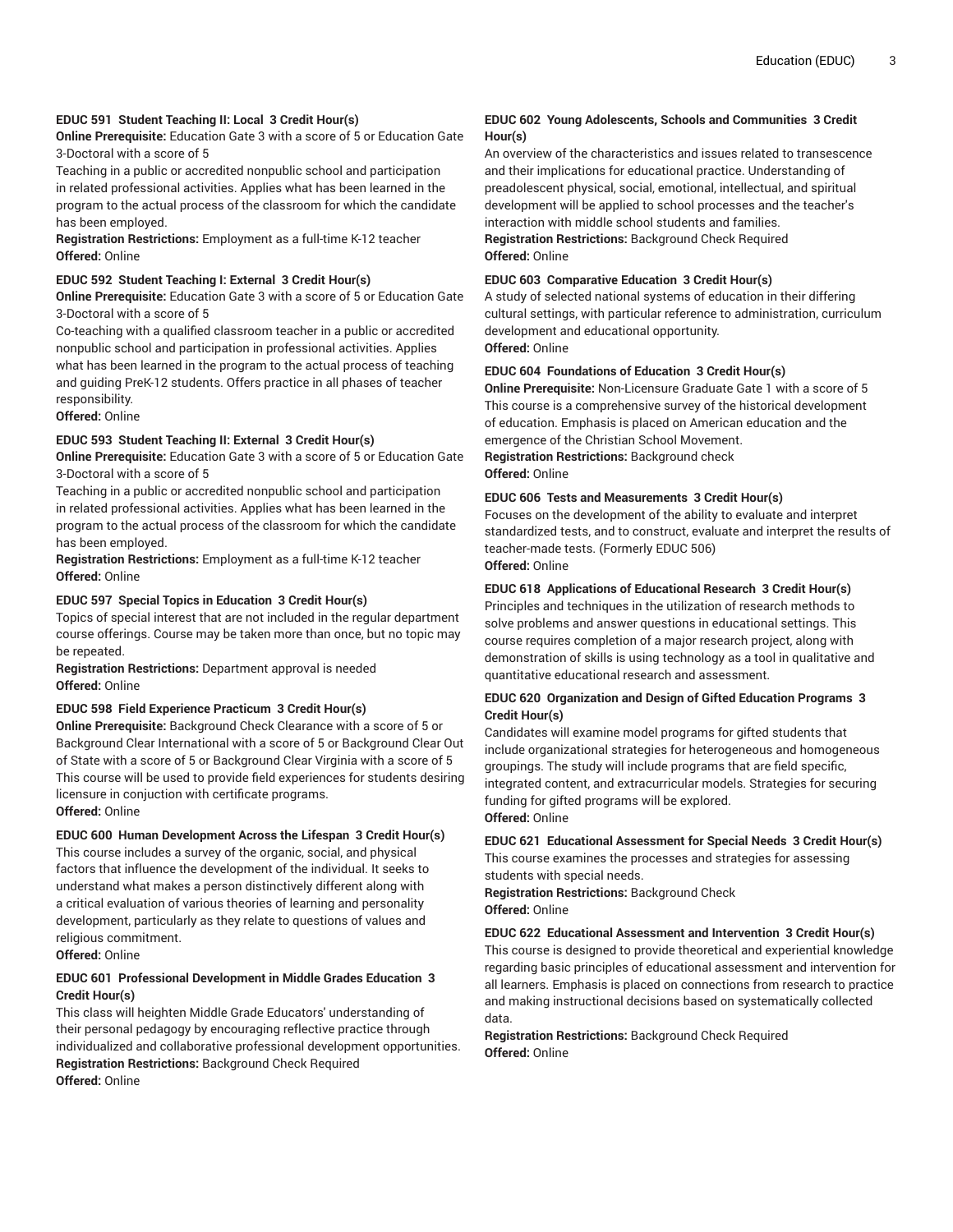#### **EDUC 623 Principles of Behavior Management 3 Credit Hour(s)**

An examination of the principles of behavior management as applied to children and youth in the classroom setting. Positive approaches for dealing with behavior problems are emphasized. Contemporary research in the area is analyzed and discussed.

**Registration Restrictions:** Background Check Required **Offered:** Online

#### **EDUC 624 Instructional Methods for Behavior and Learning 3 Credit Hour(s)**

This course will explore research and instructional approaches and methods for managing behaviors effectively. Emphasis will be placed on individualized, classroom and school-wide behavior support to prepare candidates for the special education classroom as well as student's going into the general education classrooms and community settings. **Offered:** Online

#### **EDUC 625 Content Instructional Procedures 3 Credit Hour(s)**

**Online Prerequisite:** Education Gate 2 with a score of 5 or Education Gate 2-Doctoral with a score of 5 and (Background Clear Out of State with a score of 5 or Background Clear Virginia with a score of 5 or Background Clear International with a score of 5 or Background Check Clearance with a score of 5)

A course in content methodology focusing on competencies associated with individualizing instruction, grouping students for cognitive subjectmatter learning, and preparing advanced organizers for cognitive instruction. An emphasis will be placed on transferring theory into practice through selection and use of materials appropriate for the secondary classroom.

**Registration Restrictions:** Background Check Clearance and Gate 2 **Offered:** Online

#### **EDUC 626 Characteristics of Autism Spectrum Disorder and Assessment 3 Credit Hour(s)**

This course provides an overview of autism across the lifespan and examines characteristics, definitions, eligibility criteria, incidence rates, and etiology. Assessment, diagnostic and identification criteria are described, and methods for monitoring the impact of interventions in a variety of service delivery models will be explored.

**Registration Restrictions:** Completed background check **Offered:** Online

**EDUC 627 Reading and Research in Gifted Education 3 Credit Hour(s)** Candidates will explore the contemporary issues and research in gifted education including the systematic gathering, analyzing, and reporting of formative and summative data and current issues on a local, state, and national level.

**Offered:** Online

# **EDUC 628 Communication, Language and Sensory Aspects for Autism 3 Credit Hour(s)**

This course provides students with an overview of the components of communication and strategies to increase an individual's communication abilities, with emphasis on visual aspects of language. Sensory systems, sensory processing and sensory motor development, and the implication of sensory processing when developing a complete educational program for students with autism spectrum disorders will be discussed. **Registration Restrictions:** Background check required **Offered:** Online

#### **EDUC 629 Technology and Diversity 3 Credit Hour(s)**

This course focuses on the nature of individual learners as it impacts instructional design with the use of technology in education. Specifically, the course covers topics on tools, methods and approaches to meet learning needs of children with special learning, those of differing socioeconomic and cultural backgrounds, and those of varying learning styles and preferences. The course attempts to bridge the gap between theoretical implications and practical applications of diversity considerations in the context of educational technology integration. **Registration Restrictions:** Background Check Receipt **Offered:** Online

# **EDUC 630 Technology Practices for Instructional Improvement 3 Credit Hour(s)**

This course has students research and engage best practices in educational technology usage for the purposes of inclusion in instructional practice for student learning and for assessment of student achievement as a result of instruction. Students practice and demonstrate competency in using productivity tools for professional and pedagogical practice. Further, students will develop means of effectively using technologies for communication and collaboration to improve teaching and learning.

**Offered:** Online

#### **EDUC 631 Foundations of Educational Technology and Online Learning 3 Credit Hour(s)**

An introduction to the historical, theoretical, and philosophical foundations of educational technology and online learning systems; an overview of education technologies including online, classroom, and administrative; and an examination of effective techniques for teaching and learning within these systems.

**Offered:** Online

#### **EDUC 632 Literacy and Language Instruction 3 Credit Hour(s)**

This course incorporates instructional strategies for a variety of methods for developing critical thinking in the areas of literacy and language arts. Emphasis is placed on teaching strategies in reading and the other language arts based on current theory and research. **Offered:** Online

#### **EDUC 633 Principles of Design and Management in Educational Technology and Online Learning 3 Credit Hour(s)**

This course is designed to assist the education professional in developing a solid foundation in instructional design and current research. The student will develop the skills and knowledge to advance their instructional effectiveness in varied settings through application of technology theory and practice.

**Offered:** Online

**EDUC 634 Teaching Science in the Elementary School 3 Credit Hour(s)** Contemporary methods and research for teaching science to elementaryaged students.

**Offered:** Online

**EDUC 635 Teaching Science in the Middle School 3 Credit Hour(s)** Contemporary methods and research for teaching science to middle school students. **Offered:** Online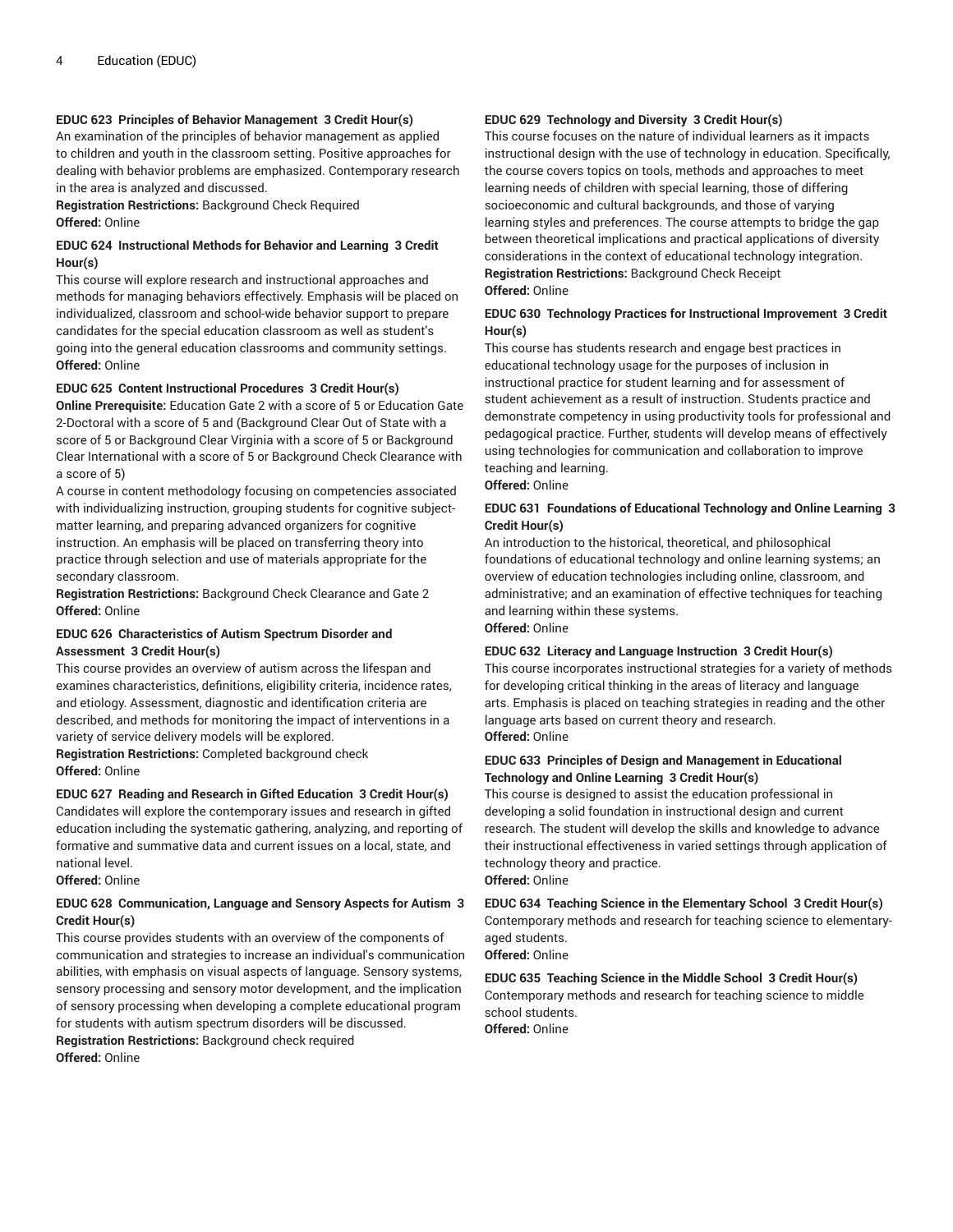# **EDUC 636 Teaching Social Studies in the Elementary School 3 Credit Hour(s)**

An analysis of trends and practices of teaching social studies in the elementary school. An emphasis will be made on how to transfer theory into practice through preparation of activities and materials appropriate for the elementary classroom and critical reflection on those very materials and approaches. Students will plan instruction considering student-based diversity, instructional demands of the field and the best integration of other tools and disciplines. Teaching candidates will be required to prepare these instructional elements focused on the Virginia Standards of Learning.

# **Offered:** Online

# **EDUC 637 Teaching Social Studies in the Middle School 3 Credit Hour(s)**

An analysis of trends and practices of teaching social studies in the middle school, and its contextual relationship to elementary and secondary instruction in social science. An emphasis will be made on how to transfer theory into practice through preparation of activities and materials appropriate for the elementary classroom and critical reflection on those very material and approaches. Students will plan instruction considering student-based diversity, instructional demands of the field and the best integration of other tools and disciplines. **Offered:** Online

# **EDUC 638 Leadership in Educational Technology 3 Credit Hour(s)**

This course will examine the roles of leadership in community, leadership in administration and leadership in the schools from a Christian worldview. This course will provide educators with both the theoretical and the practical considerations for planning and implementing technology, particularly computer applications, in schools. Basic concepts of technology and planning that use systems theory are presented. Emphasis is placed on the importance of the total application of technology as opposed to any individual component, be it hardware, software, facilities, personnel, or finances. This course will form a foundation from which educators will provide leadership and become agents for realizing the powerful potential of technology in their schools. **Offered:** Online

# **EDUC 639 Trends and Issues in Educational Technology 3 Credit Hour(s)**

Trends and Issues examines current trends in the research area of educational technology, having students engage literature to understand theoretical underpinnings of the field, current research projects in effect, and future trends as technology in learning evolves as a practice and as a research interest. The course uses foundational concepts of learning in the fields of psychology, sociology and educational research to understand critical implications of the current body of literature. **Offered:** Online

# **EDUC 640 School Administration 3 Credit Hour(s)**

**Online Prerequisite:** Background Check Clearance with a score of 5 or Background Clear International with a score of 5 or Background Clear Out of State with a score of 5 or Background Clear Virginia with a score of 5 An examination of the administration roles in the design, implementation and improvement of the total educational program in private and public schools. Specific areas of study include curriculum and instruction, pupil and staff personnel, student activities, school organization and management.

**Offered:** Online

#### **EDUC 641 Supervision of Instruction 3 Credit Hour(s)**

Methods, theories and research applying to supervision at all levels of education: analyses made concerning the work of curriculum directors, general supervisors, special supervisors, supervising principals department heads; study of supervisory methods, current plans for staff utilization and use of instructional materials; and stress on evaluation of educational programs and the effects of supervision. **Offered:** Online

#### **EDUC 642 Leadership and Supervision in Education 3 Credit Hour(s)**

Methods, theories and research applying to supervision and leadership: analyses made concerning the work of curriculum directors, general supervisors, special supervisors, and department heads; study of supervisory methods current plans for staff utilization and use of instructional materials; and stress on evaluation of educational programs and the effects of supervision.

**Offered:** Online

# **EDUC 643 Contemporary Issues in Educational Policy 3 Credit Hour(s)**

This course examines current issues and trends in education. Emphasis will be placed on how policy at the federal, state, and district levels affect the school-level decision-making process. **Offered:** Online

# **EDUC 644 School Leadership in Diverse Settings 3 Credit Hour(s)**

This course focuses on differences in educational leadership in diverse settings to include: private, charter, and traditional public schools with a focus on urban schools, as well as alternative and online schools. **Offered:** Online

# **EDUC 645 Foundations for Educational Leaders 3 Credit Hour(s)**

**Online Prerequisite:** Advanced Gate 1 with a score of 5

A study in the philosophy, precepts, and principles of education applied to Christian leadership in the educational setting. Emphasis is placed on self-investigation and analysis of leadership skills, strengths, and styles. **Offered:** Online

# **EDUC 646 School-Community Relations 3 Credit Hour(s)**

**Online Prerequisite:** Background Check Clearance with a score of 5 or Background Clear International with a score of 5 or Background Clear Out of State with a score of 5 or Background Clear Virginia with a score of 5 Concepts and specific techniques in school-community relations involving the development and maintenance of purposeful programs of communication and collaboration between school personnel and the community. Includes appropriate field projects relating theory to practice. **Offered:** Online

# **EDUC 647 School Law 3 Credit Hour(s)**

**Online Prerequisite:** Background Clear Out of State with a score of 5 or Background Clear Virginia with a score of 5 or Background Clear International with a score of 5 or Background Check Clearance with a score of 5

An examination of the legal aspects of education affecting administrators, teachers, students, parents and board members; various forms of liability; separation of church and state. **Offered:** Online

# **EDUC 648 School Finance and Management 3 Credit Hour(s)**

**Online Prerequisite:** (Background Clear Out of State with a score of 5 or Background Clear Virginia with a score of 5 or Background Clear International with a score of 5 or Background Check Clearance with a score of 5)

Basic methods of school finance and business management and principles of plant, finance, budgeting and accounting will be discussed. Federal and State regulations and grants will be studied. **Offered:** Online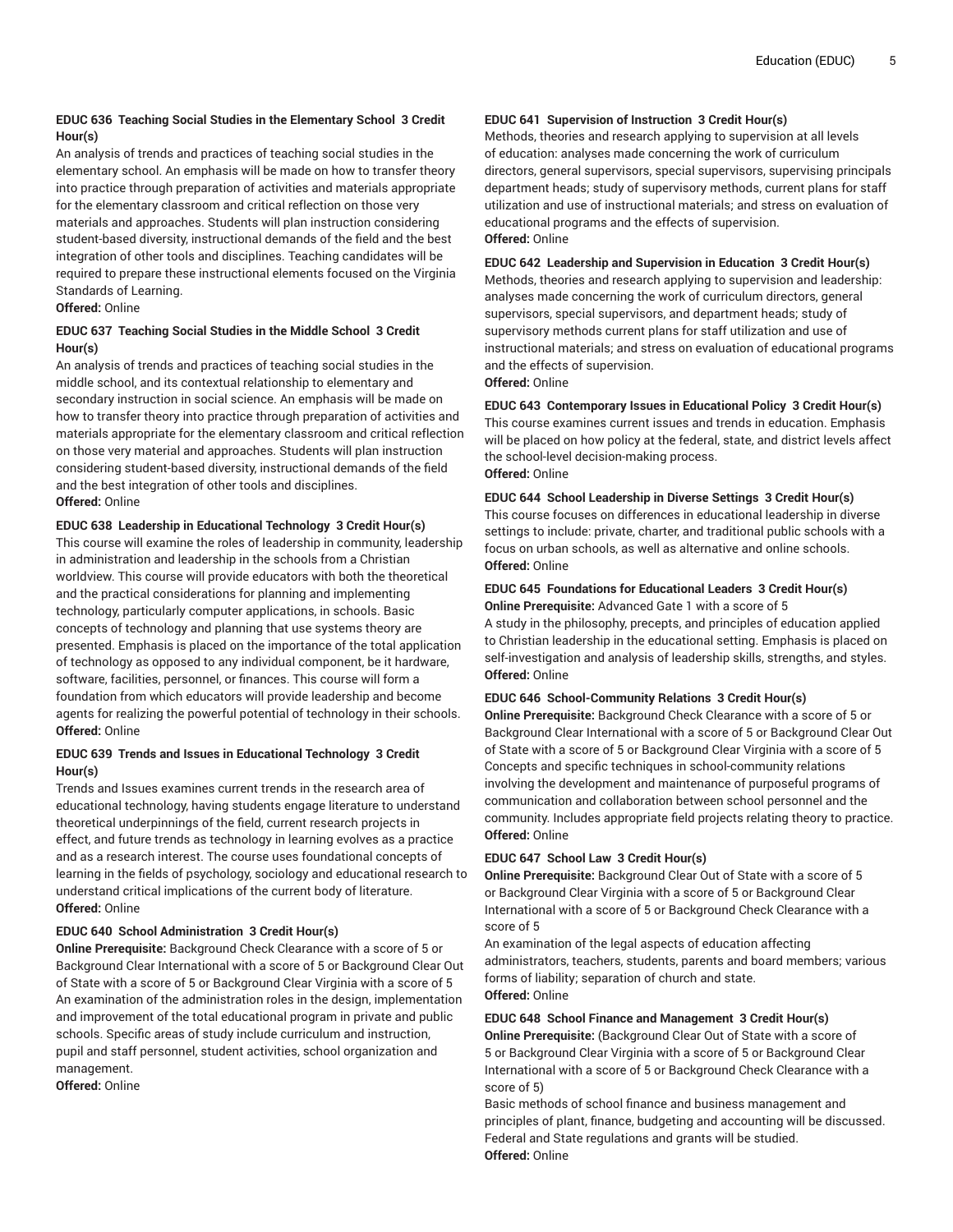# **EDUC 650 Specialists for Reading/Math Programs 3 Credit Hour(s)**

**Online Prerequisite:** Background Clear Out of State with a score of 5 or Background Clear Virginia with a score of 5 or Background Clear International with a score of 5 or Background Check Clearance with a score of 5

An investigation of research-based intervention for reading or math programs. The role of the reading or math specialist to the total school program is also examined. Field experience required.

**Note:** May be repeated for credit. Program Specialists: To be taken the semester directly before or during internship.

**Offered:** Online

#### **EDUC 651 Language and Literacy for Diverse Populations 3 Credit Hour(s)**

This course examines the foundational skills and knowledge necessary to foster language and literacy development in students from diverse populations (early childhood education, early childhood special education and second language acquisition). Emphasis is on instructional techniques to assist students with diverse learning needs to achieve reading, writing, and oral language skills. **Offered:** Online

# **EDUC 652 Current Issues in Reading/Math 3 Credit Hour(s)**

**Online Prerequisite:** Background Check Clearance with a score of 5 or Background Clear International with a score of 5 or Background Clear Out of State with a score of 5 or Background Clear Virginia with a score of 5 An examination of current standards and exploration of controversies related to reading or math programs.

**Note:** May be repeated for credit. Program Specialists: To be taken the semester directly before or during internship. **Offered:** Online

# **EDUC 653 Current Issues in Early Childhood Education 3 Credit Hour(s)**

An examination of current standards and exploration of controversies related to early childhood education.

**Registration Restrictions:** Background Check Receipt **Offered:** Online

#### **EDUC 655 Organization and Administration of Pre-Schools 3 Credit Hour(s)**

Philosophy, objectives and methods for organizing and operating a kindergarten, nursery school, day-care center and play group for children below six years of age. Also includes the planning of pre-school facilities and the selection of equipment and personnel. **Offered:** Online

# **EDUC 656 Literacy Across the Curriculum 3 Credit Hour(s)**

Develops instructional competencies necessary for teaching reading and writing skills essential in learning the concepts of content subjects. Applicable to teaching in grades 4-12.

**Offered:** Online

# **EDUC 658 Introduction to Student Affairs 3 Credit Hour(s)**

This course provides an overview of the student affairs profession. Topics covered in this course include the various functions of student affairs, student affairs administration, and critical areas of student support.

**Offered:** Online

# **EDUC 659 Foundations and Theories of Literacy Instruction 3 Credit Hour(s)**

**Online Prerequisite:** EDUC 701 or Background Check Clearance with a score of 5 or Background Clear International with a score of 5 or Background Clear Out of State with a score of 5 or Background Clear Virginia with a score of 5

A study of the major theories, models, and components of literacy. Foundational knowledge will be utilized to design effective literacy instruction. Field experience is required. **Offered:** Online

#### **EDUC 662 Student Development Theory and Practice 3 Credit Hour(s)**

This course provides an overview of theory and current research related to student development. Students will gain an understanding of how theory informs best practices in the student affairs profession. **Offered:** Online

#### **EDUC 663 Social and Political Aspects in Higher Education 3 Credit Hour(s)**

This survey course introduces students to the major social and political issues and trends facing contemporary higher education in the United States. Students examine, discuss, and debate various perspectives on critical issues at postsecondary campuses. **Offered:** Online

#### **EDUC 664 Economics and Finance of Higher Education 3 Credit Hour(s)**

This course is an introductory survey of financial and economic issues in higher education. Students will learn about these issues in relation to three primary levels: students and families, institutions, and the postsecondary industry at large.

# **Offered:** Online

#### **EDUC 665 Student Support Services & Retention 3 Credit Hour(s)**

This course discusses approaches to optimizing post-secondary student outcomes, particularly in support of critical programs designed to meet students' academic, developmental and economic needs. Topics include orientation programming, academic support, student retention, campus life, academic advising, and career guidance, among others. **Offered:** Online

#### **EDUC 668 Mathematics Instruction and Learning for K-8 3 Credit Hour(s)**

This course will explore, develop, and use instructional strategies, technologies, and activities to promote development of attitudes and concepts in mathematics. Emphasis is on mathematical teaching and learning practices anchored in mathematical concepts, diagnostic and assessment methods, and leadership skills. **Offered:** Online

**EDUC 669 Literacy for Middle Level Learners 3 Credit Hour(s)** This course focuses on promoting the middle level learner's literacy development. Emphasis is placed on current theories, models, and methods of teaching, learning and communicating through the language processes of reading, writing, listening, and speaking in the content areas. Students will explore, analyze, and critique research in reading, and the relationship of other disciplines to reading in the context of the middle school.

#### **Offered:** Online

**EDUC 670 Curriculum and Methods for Early Childhood 3 Credit Hour(s)** The course is designed to show current trends in curriculum organization, the effects of environment on learning and adapting curriculum content and methods to maturity level of the young child. Emphasis will be placed on designing individual educational programs for all children. **Offered:** Online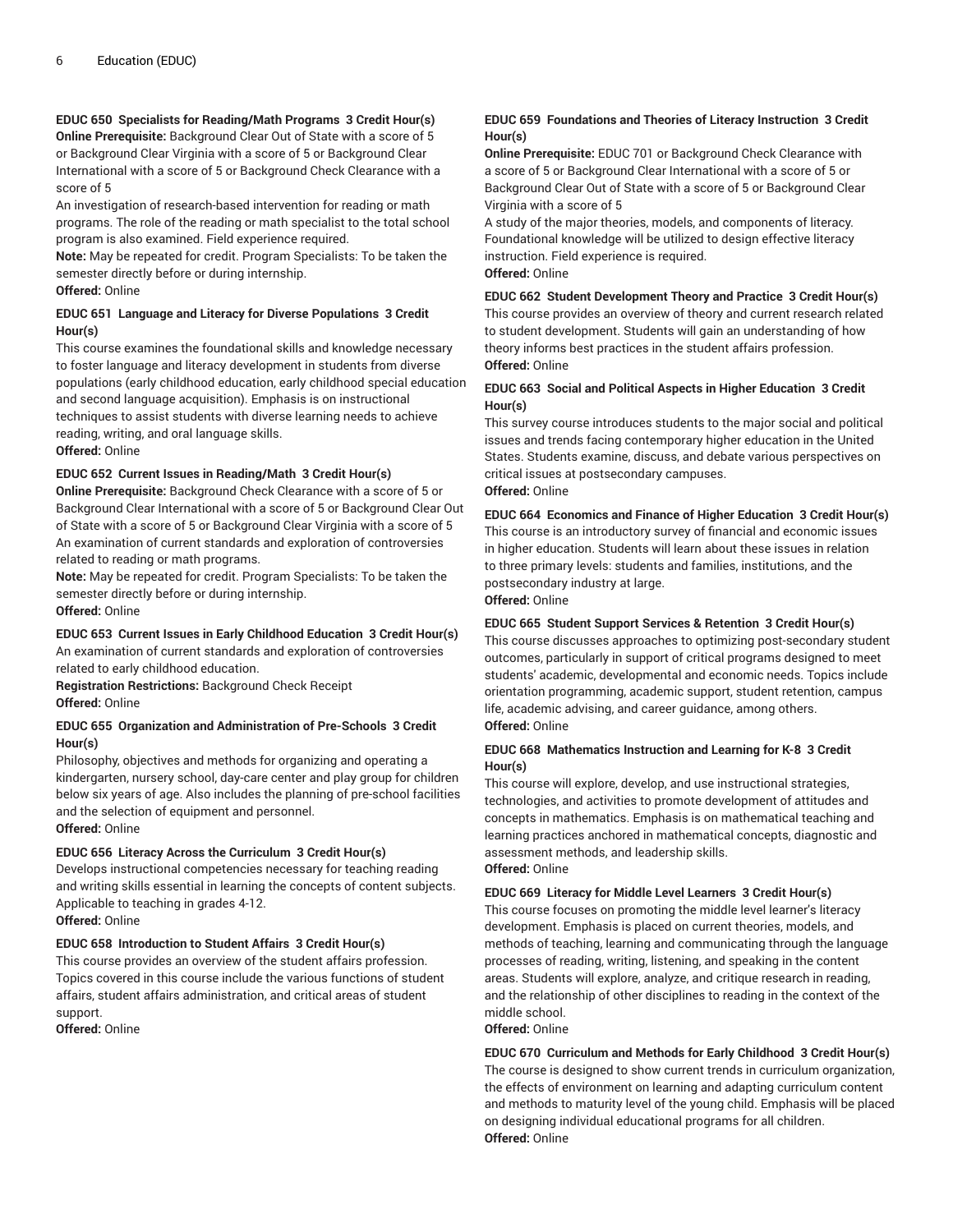#### **EDUC 671 Curriculum Evaluation 3 Credit Hour(s)**

A study of the curriculum evaluation process focusing on the beliefs and practices of curriculum evaluation, the relationship between evaluation and curriculum improvement, and the relationship between theory and practice of curriculum evaluation.

**Offered:** Online

# **EDUC 672 Curriculum Development (Elementary/Secondary) 3 Credit Hour(s)**

A study of the construction, organization and function of the curriculum. Special attention is given to objectives, sequence, major problems and recent developments in each school program area.

**Registration Restrictions:** Background Check Clearance or Receipt **Offered:** Online

#### **EDUC 673 Curriculum and Methods for Effective Instruction 3 Credit Hour(s)**

A review of the history of education as it affects the development across schools. Emphasis on characteristics of preadolescents, personalizing curriculum for the K12 student, and strategies for motivating curriculum improvement planning to involve teachers and community.

**Registration Restrictions:** Background Check Required **Offered:** Online

# **EDUC 674 School of Education Gate 1 – Graduate Non-Licensure 0 Credit Hour(s)**

This course is intended to provide guidance and information regarding the expectations and requirements for the student's program (Gate 1). Candidates will submit Gate 1 Application requirements in this course. **Offered:** Resident and Online

#### **EDUC 675 Elementary Curriculum and Methods 3 Credit Hour(s)**

An overview of the current issues and trends in the field of elementary teaching and curriculum.

**Offered:** Online

#### **EDUC 676 Middle Grades Curriculum and Methods 3 Credit Hour(s)**

An overview of the current issues and trends in the field of middle grades teaching and curriculum.

**Offered:** Online

#### **EDUC 677 School of Education Gate 1 – Graduate Add-On Licensure 0 Credit Hour(s)**

This course is intended to provide guidance and information regarding the expectations and requirements for the student's program (Gate 1). Candidates will submit Gate 1 Application requirements in this course. **Offered:** Resident and Online

# **EDUC 678 School of Education Gate 2 –Graduate Non-Licensure 0 Credit Hour(s)**

#### **Prerequisite:** EDUC 674

This course is intended to provide guidance and information regarding the requirements for the student's program status check (Gate 2). Candidates will submit Gate 2 Application requirements in this course. **Offered:** Resident and Online

# **EDUC 679 School of Education Gate 2 – Graduate Add-On Licensure 0 Credit Hour(s)**

#### **Prerequisite:** EDUC 677

This course is intended to provide guidance and information regarding the requirements for the student's program status check (Gate 2). Candidates will submit Gate 2 Application requirements in this course. **Offered:** Resident and Online

#### **EDUC 680 School of Education Gate 3 – Non-Licensure 0 Credit Hour(s)**

#### **Online Prerequisite:** EDUC 678

This course is intended to provide guidance and information regarding the requirements for the student's program status check (Gate 3). Candidates will submit Gate 3 Application requirements in this course. **Offered:** Online

# **EDUC 681 School of Education Gate 3 – Graduate Add-On Licensure 0 Credit Hour(s)**

#### **Prerequisite:** EDUC 679

This course is intended to provide guidance and information regarding the requirements for the student's program status check (Gate 3). Candidates will submit Gate 3 Application requirements in this course. **Offered:** Resident and Online

#### **EDUC 685 Education Exploratory Lab II 0 Credit Hour(s) Online Prerequisite:** EDGT 556 or EDGT 560

This course is designed to provide exploration of current educational concepts. Topics may include – but are not limited to - diversity, differentiation, and instructional practices. **Offered:** Online

#### **EDUC 688 Initial Licensure Practicum II 0 Credit Hour(s)**

**Online Prerequisite:** (EDGT 560 or Education Gate 2 with a score of 5 or Education Gate 2-Doctoral with a score of 5) and (Background Check Clearance with a score of 5 or Background Clear International with a score of 5 or Background Clear Out of State with a score of 5 or Background Clear Virginia with a score of 5) and (EDUC 530 (may be taken concurrently) or EDUC 625 (may be taken concurrently)) Candidates will participate in a supervised 45-hour practicum designed to link theory with practice. Completion of at least 45-hours is required to pass the practicum course and may be repeated one time with prior approval from the program chair.

**Registration Restrictions:** Background Check

**Offered:** Online

#### **EDUC 689 School of Education Gate 1 – Graduate Advanced Licensure 0 Credit Hour(s)**

This course is intended to provide guidance and information regarding the expectations and requirements for the student's program (Gate 1). Candidates will submit Gate 1 Application requirements in this course. **Offered:** Resident and Online

# **EDUC 690 Thesis Defense 3 Credit Hour(s)**

Research project completed on an educational topic related to the concentration in the master's degree. Credit is not awarded until the thesis has been accepted.

# **EDUC 691 School of Education Gate 2 – Graduate Advanced Licensure 0 Credit Hour(s)**

#### **Prerequisite:** EDUC 689

This course is intended to provide guidance and information regarding the expectations and requirements for the student's program (Gate 2). Candidates will submit Gate 2 Application requirements in this course. **Offered:** Resident and Online

# **EDUC 692 School of Education Gate 3 – Advanced Licensure 0 Credit Hour(s)**

# **Online Prerequisite:** EDUC 691

This course is intended to provide guidance and information regarding the expectations and requirements for the student's program (Gate 3). Candidates will submit Gate 3 Application requirements in this course. **Offered:** Online